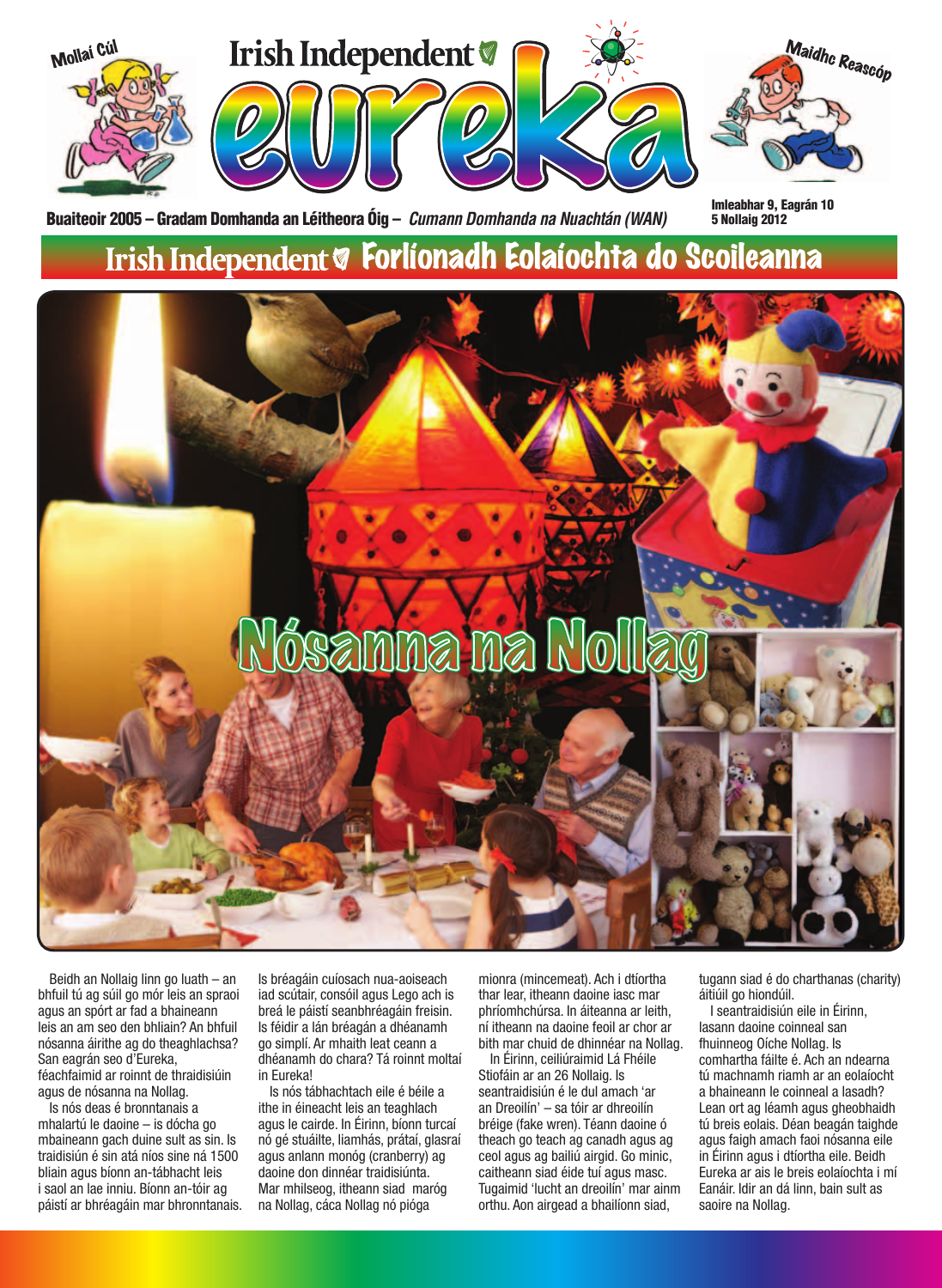#### Coinnle an Cheiliúrtha



agus cuireann siad i gcuimhne dúinn go mbeidh tréimhsí fada gréine againn arís san earrach. Le fada an lá, is nós dúinn in Éirinn coinneal a lasadh san fhuinneog Oíche Nollag. San India, i Mí na Samhna is féile thábhachtach í Féile na Soilse nó Diwali. Mar chuid den fhéile seo, lasann daoine lampaí cré lán le híle. Seasann (represent) an Fhéile seo do bhua na maithe ar an olc.

Ar fud an domhain ceiliúrann Giúdaigh Hanukkah nó Féile na Soilse. I mbliana, beidh an ceiliúradh ar siúl idir an 8ú agus an 16ú lá de mhí na Nollag. Lasann na Giúdaigh coinnle i **'menorah'** – is coinnleoir speisialta é an menorah. Ar an gcéad oíche, lasann siad an choinneal sa lár agus lasann siad coinneal amháin bhreise gach oíche. Lasann siad na coinnle eile ón gcoinneal láir sin. Ar an oíche dheiridh, bíonn naoi gcoinneal ar lasadh.

### Coinneal ag dó



## Cnfomhafocht

### Rás na Lasracha







Ní féidir tine a lasadh gan **ocsaigin** (atá le fáil san aer). Uaireanta, séideann daoine ar lasracha sa tine mura bhfuil an tine ag lasadh go láidir. Lasann an t-aer breise seo an tine go láidir. Taispeánfaidh an ghníomhaíocht seo duit go bhfuil gá le haer chun tine a lasadh.

**AIRE: Bí an-chúramach nuair atá tú ag lasadh coinnle. Ná crom do cheann os cionn na coinnle.**

#### **Bunábhair:**

- 3 choinneal bheaga ('tealights')
- Próca mór
- Próca beag
- Cipíní solais
- Tráidire gainimh

#### **Treoracha:**

- 1. Cuir na trí choinneal sa tráidire gainimh.
- 2. Go cúramach, las na trí choinneal.
- 3. Cuir an próca mór os cionn coinnle amháin, cuir an próca beag os cionn na coinnle eile. Cuir na prócaí orthu ag an am céanna. Cén fáth a bhfuil sé seo tábhachtach, dar leat? Agus fág an tríú coinneal gan chlúdach.

\_\_\_\_\_\_\_\_\_\_\_\_\_\_\_\_\_\_\_\_\_\_\_\_\_\_\_\_\_\_\_\_\_\_\_\_\_\_\_\_\_\_\_\_\_\_\_\_\_\_

- 4. **Breathnaigh**  cé acu coinneal is faide a dhónn?
- 5. Bhí coinneal amháin ag dó níos faide ná na cinn eile. Cén fáth?

\_\_\_\_\_\_\_\_\_\_\_\_\_\_\_\_\_\_\_\_\_\_\_\_\_\_\_\_\_\_\_\_\_\_\_\_\_\_\_\_\_\_\_\_\_\_\_\_\_\_\_\_ \_\_\_\_\_\_\_\_\_\_\_\_\_\_\_\_\_\_\_\_\_\_\_\_\_\_\_\_\_\_\_\_\_\_\_\_\_\_\_\_\_\_\_\_\_\_\_\_\_\_\_\_

### Bréagáin

Léigh tú ar an gcéad leathanach gur breá le páistí bréagán a fháil mar bhronntanas um Nollaig. Bíonn baint ag a lán bréagán nua-aoiseach le scannáin agus cláir theilifíse, ach níor tháinig mórán athraithe thar na blianta ar bhréagáin áirithe, liathróidí, rabhlaithe (hoops), agus bábóga, mar shampla. Bhí bábóga ag muintir na Sean-Éigipte – deir daoine gurb iad na bréagáin is sine iad. Deir daoine gurb é an yó-yó an dara bréagán is sine. (Ciallaíonn 'yó-yó' 'tar anseo, tar anseo'). Tá bréagáin an-chostasach. An bhféadfá bréagán a dhéanamh mar bhronntanas? Seo moladh duit – déan cailéideascóp.



Nuair a lasann tú coinneal, leánn an lasair an chéir (wax) atá in aice leis an bhfáideog (wick). Súnn an fháideog aníos an chéir leachtach (liquid). Éiríonn an chéir leáite seo an-te ar fad. Iompaíonn sí ina gal céarach (wax vapour). Is gás é an gal seo. Meascann an gás seo le hoscaigin agus dónn siad. Cuireann siad amach teas agus solas.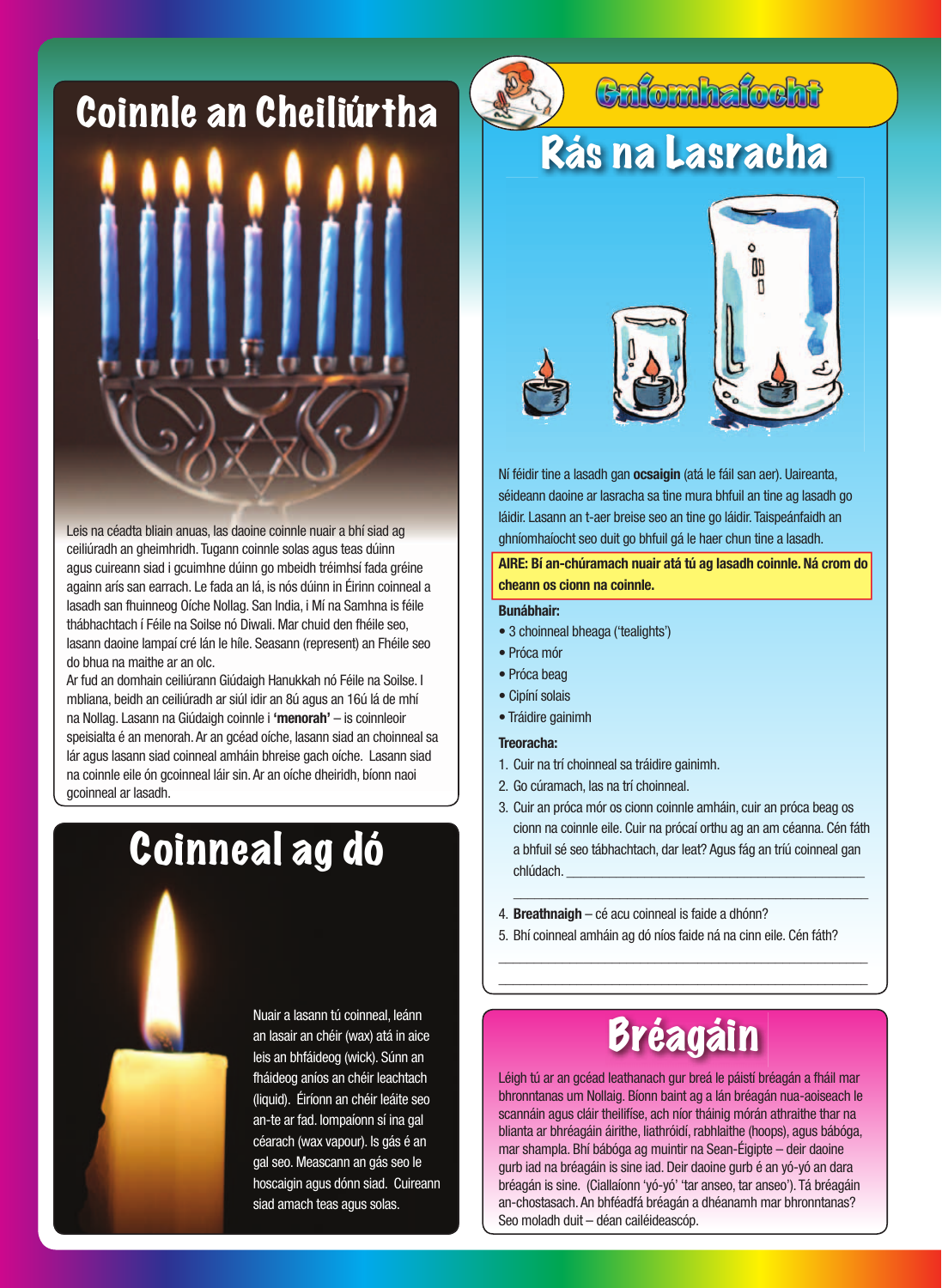

#### Cnfomhafocht

### Dear agus déan cailéideascóp



An tseachtain seo caite, mhínigh Eureka duit an bealach a mbocálann solas ó gach rud, scáthán san áireamh. Má úsáideann tú cúpla scáthán, beidh tú in ann solas a bhocáil ó áit go háit. Sa bhliain 1816, rinne eolaí Albanach é seo agus d'airg sé an chéad chailéideascóp.

Má fhéachann tú isteach i gcailéideascóp, feicfidh tú a lán patrún daite áille. Taobh istigh de chailéideascóp, tá dhá scáthán, ar a laghad, agus seacainí (dioscaí beaga bídeacha drithlíneacha). Bocálann an solas ó na seacainí siar agus aniar idir na scátháin agus cruthaíonn sé seo na híomhánna daite áille.

#### **Bunábhair:**

- Feadán cairtchláir .i. feadán ó thuáille cistine / páipéar leithris. Má úsáideann tú feadán ó thuáille cistine, gearr é ina dhá leath.
- Páipéar gréiscdhíonach
- Seilitéip nó bandaí leaisteacha
- **Siosúr**
- Seacainí nó réaltaí daite
- Scáthán plaisteach

#### **Treoracha:**

- 1. Clúdaigh bun an fheadáin le páipéar gréiscdhíonach. Úsáid seilitéip nó bandaí leaisteacha chun an páipéar a choimeád socair.
- 2. Fill (fold) an scáthán i gcruth 'V'.
- 3. Gearr é sa chaoi gur féidir é a chur isteach san fheadán.
- 4. Sleamhnaigh an scáthán isteach san fheadán go dtí go sroichfidh sé an páipéar gréiscdhíonach ag bun an fheadáin.
- 5. Caith cúpla seacain isteach ar an bpáipéar gréiscdhíonach.
- 6. Coinnigh an feadán díreach agus féach isteach ann ar na patrúin áille sa chailéideascóp.

#### **Smaoinigh air seo:**

Má chuireann tú scáthán eile isteach sa chailéideascóp, an bhfeicfidh tú níos mó seacainí? Cén fáth?

\_\_\_\_\_\_\_\_\_\_\_\_\_\_\_\_\_\_\_\_\_\_\_\_\_\_\_\_\_\_\_\_\_\_\_\_ \_\_\_\_\_\_\_\_\_\_\_\_\_\_\_\_\_\_\_\_\_\_\_\_\_\_\_\_\_\_\_\_\_\_\_\_





### Dear agus déan cluiche cláir

Tá an-tóir (popular) ar chluichí cláir mar bhronntanais ach ní rudaí nua iad cluichí cláir - tá siad thart le 5000 bliain!

An bhféadfá ceann a dhearadh agus a dhéanamh agus é a thabhairt

mar bhronntanas? Seo duit roinnt moltaí do cheisteanna ach táimid cinnte go mbeidh tú in ann do chinn féin a cheapadh freisin. Pleanáil agus scríobh do chuid rialacha féin freisin.

| 1 Tús          | $\overline{2}$                                                                                        | 3<br>Cén bréagán a d'airg<br>Albanach in 1816?<br>Bog ar aghaidh 3 spás.            | $\overline{4}$                                                           | $\overline{5}$<br>Ainmnigh an t-éan is<br>Iú in Éirinn.<br>Bog ar aghaidh 2 spás. | $6\phantom{1}$                                                               |
|----------------|-------------------------------------------------------------------------------------------------------|-------------------------------------------------------------------------------------|--------------------------------------------------------------------------|-----------------------------------------------------------------------------------|------------------------------------------------------------------------------|
| $\overline{7}$ | $\boldsymbol{8}$<br>Seans gurb iad seo<br>na bréagáin is sine<br>ar domhan.<br>Bog ar aghaidh 3 spás. | $9\,$                                                                               | 10<br>Mhúch rud éigin an<br>choinneal san fhuinneog.<br>Bog siar 3 spás. | 11                                                                                | 12<br>Cad is ainm d'Fhéile<br>na Soilse san India?<br>Bog ar aghaidh 2 spás. |
| 13             | 14                                                                                                    | 15<br>Thit ceann de do<br>bhréagáin agus tá<br>sé briste anois.<br>Bog siar 2 spás. | 16                                                                       | 17<br>Cén t-éan é Rí na nÉan?<br>Bog ar aghaidh 2 spás.                           | 18                                                                           |
| 19             | 20<br>Cén t-ainm atá ar an<br>gcoinnleoir atá in úsáid<br>um Hanukkah?<br>Bog ar aghaidh go 23.       | 21                                                                                  | 22<br>Tá an sreangán<br>briste ar do yó-yó.<br>Bog siar go 9.            | 23                                                                                | 24<br><b>Críoch</b>                                                          |

**Bunábhair:**

- Dísle
- Licíní (counters)

#### **Treoracha:**

- 1. Cuir na licíní ar an gcearnóg a deir 'Tús'.
- 2. An duine a chaitheann an uimhir is airde ar an dísle, cuirfidh an duine sin tús leis an gcluiche.
- 3. Má thuirlingíonn tú ar threoir, lean í.
- 4. An duine is túisce a thuirlingíonn ar Uimhir 24, is aige/aici atá an bua.